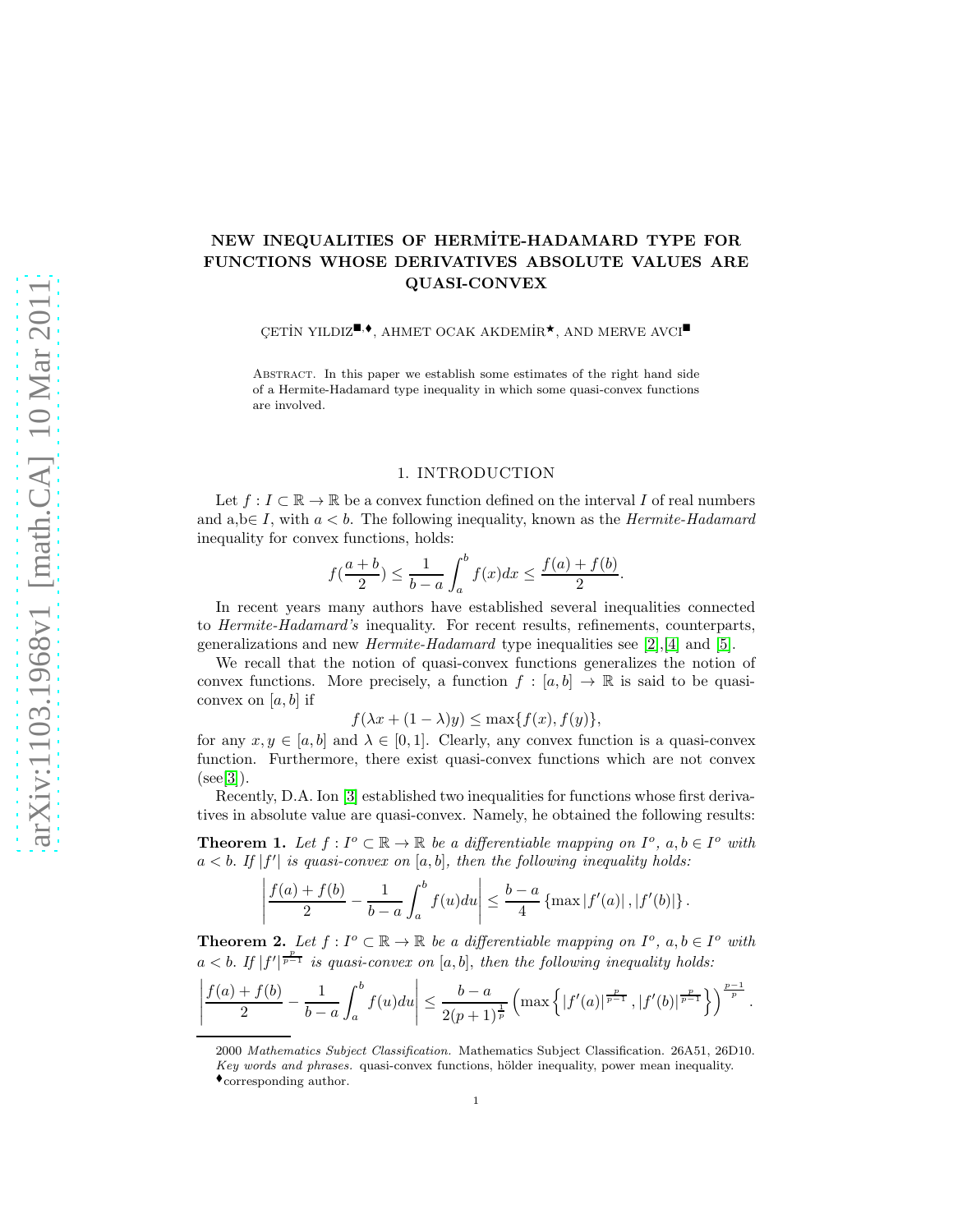In [\[1\]](#page-4-4), Alomari et al. obtained the following results.

**Theorem 3.** Let  $f: I^o \subset [0, \infty) \to \mathbb{R}$  be a differentiable mapping on  $I^o$  such that  $f' \in L[a, b],$  where  $a, b \in I^{\circ}$  with  $a < b$ . If  $|f'|$  is quasi-convex on  $[a, b],$  then the following inequality holds:

<span id="page-1-0"></span>
$$
(1.1) \quad \left| \frac{f(a) + f(b)}{2} - \frac{1}{b-a} \int_a^b f(u) du \right| \leq \frac{b-a}{8} \left[ \max \left\{ \left| f' \left( \frac{a+b}{2} \right) \right|, \left| f'(a) \right| \right\} + \max \left\{ \left| f' \left( \frac{a+b}{2} \right) \right|, \left| f'(b) \right| \right\} \right].
$$

**Theorem 4.** Let  $f: I^o \subset [0, \infty) \to \mathbb{R}$  be a differentiable mapping on  $I^o$  such that  $f' \in L[a, b],$  where  $a, b \in I^o$  with  $a < b$ . If  $|f'|^{\frac{p}{p-1}}$  is quasi-convex on  $[a, b],$  for  $p > 1$ then the following inequality holds:

<span id="page-1-1"></span>(1.2) 
$$
\left| \frac{f(a) + f(b)}{2} - \frac{1}{b - a} \int_{a}^{b} f(u) du \right|
$$
  
\n
$$
\leq \frac{b - a}{4} \left( \frac{1}{p + 1} \right)^{\frac{1}{p}} \left[ \left( \max \left\{ \left| f'(\frac{a + b}{2}) \right|^{\frac{p}{p - 1}}, |f'(a)|^{\frac{p}{p - 1}} \right\} \right)^{\frac{p - 1}{p}}
$$
  
\n
$$
+ \left( \max \left\{ \left| f'(\frac{a + b}{2}) \right|^{\frac{p}{p - 1}}, |f'(b)|^{\frac{p}{p - 1}} \right\} \right)^{\frac{p - 1}{p}} \right].
$$

**Theorem 5.** Let  $f: I^o \subset \mathbb{R} \to \mathbb{R}$  be a differentiable mapping on  $I^o$ ,  $a, b \in I^o$  with  $a < b$ . If  $|f'|^q$  is quasi-convex on  $[a, b], q \geq 1$ , then the following inequality holds:

<span id="page-1-2"></span>(1.3)  

$$
\left| \frac{f(a) + f(b)}{2} - \frac{1}{b-a} \int_a^b f(u) du \right|
$$

$$
\leq \frac{b-a}{8} \left[ \left( \max \left\{ \left| f'(\frac{a+b}{2}) \right|^q, \left| f'(a) \right|^q \right\} \right)^{\frac{1}{q}} + \left( \max \left\{ \left| f'(\frac{a+b}{2}) \right|^q, \left| f'(b) \right|^q \right\} \right)^{\frac{1}{q}} \right].
$$

The main purpose of this study is to generalize the Theorem 3, Theorem 4 and Theorem 5 for quasi-convex functions using the new Lemma.

## 2. HERM˙ITE-HADAMARD TYPE INEQUALITIES

**Lemma 1.** Let  $f: I \subset \mathbb{R} \to \mathbb{R}$  be a differentiable mapping on  $I^o$  where  $a, b \in I$ with  $a < b$ . If  $f \in L[a, b]$ , then the following equality holds:

$$
\frac{(b-x)f(b)+(x-a)f(a)}{b-a} - \frac{1}{b-a} \int_a^b f(u)du = \frac{(x-a)^2}{b-a} \int_0^1 (t-1)f'(tx+(1-t)a)dt + \frac{(b-x)^2}{b-a} \int_0^1 (1-t)f'(tx+(1-t)b)dt.
$$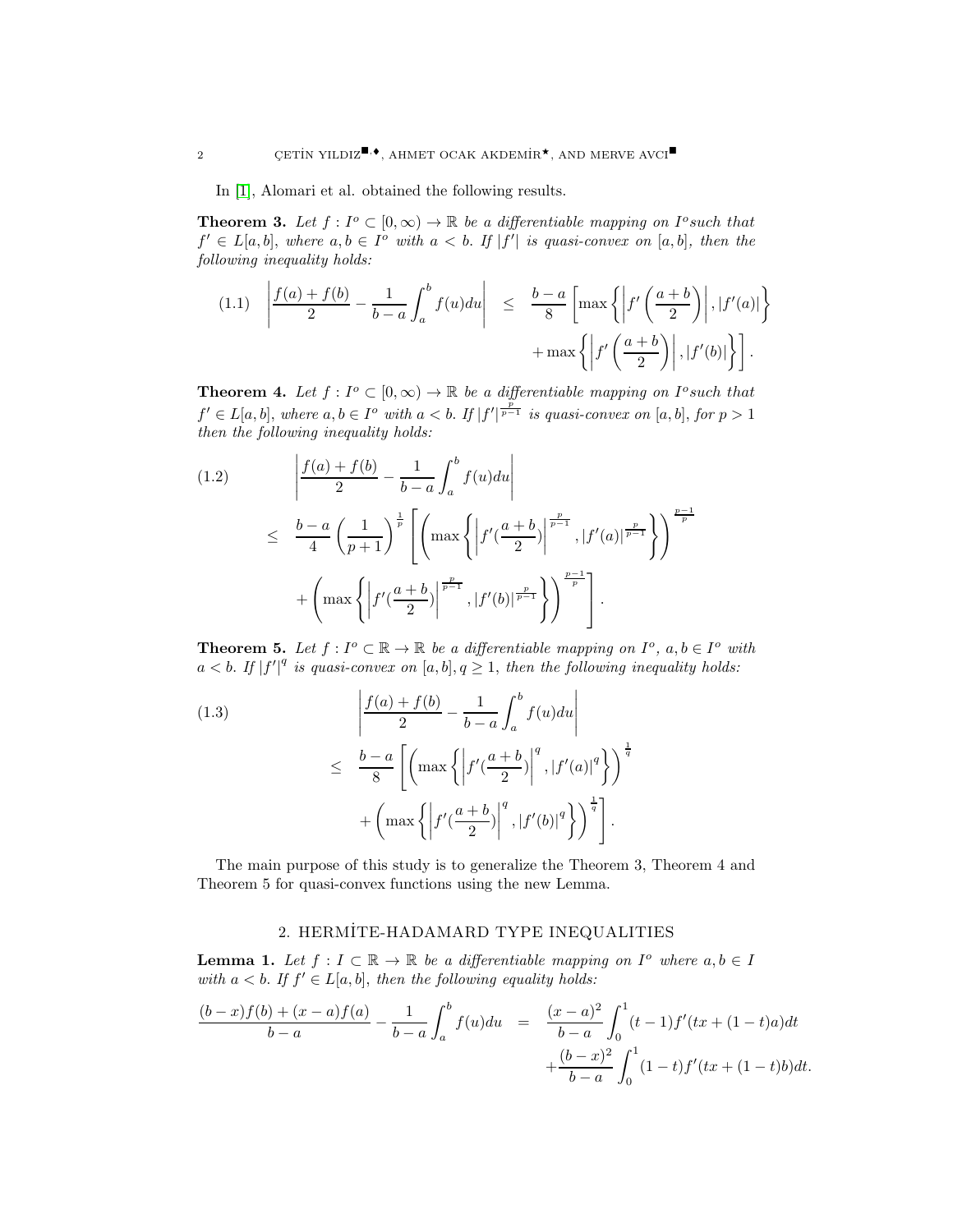**Theorem 6.** Let  $f: I^o \subset \mathbb{R} \to \mathbb{R}$  be a differentiable mapping on  $I^o$ ,  $a, b \in I^o$  with  $a < b$ . If  $|f'|$  is quasi-convex on  $[a, b]$ , then the following inequality holds:

$$
\left| \frac{(b-x)f(b)+(x-a)f(a)}{b-a} - \frac{1}{b-a} \int_a^b f(u) du \right| \leq \frac{(x-a)^2}{2(b-a)} \max \{|f'(x)|, |f'(a)|\} + \frac{(b-x)^2}{2(b-a)} \max \{|f'(x)|, |f'(b)|\}.
$$

Proof. From Lemma 1, we have

$$
\begin{split}\n&\left|\frac{(b-x)f(b)+(x-a)f(a)}{b-a}-\frac{1}{b-a}\int_{a}^{b}f(u)du\right| \\
&\leq \frac{(x-a)^{2}}{b-a}\int_{0}^{1}(1-t)|f'(tx+(1-t)a)| dt \\
&+\frac{(b-x)^{2}}{b-a}\int_{0}^{1}(1-t)|f'(tx+(1-t)b)| dt \\
&\leq \frac{(x-a)^{2}}{b-a}\int_{0}^{1}(1-t)\max\{|f'(x)|,|f'(a)|\}dt \\
&+\frac{(b-x)^{2}}{b-a}\int_{0}^{1}(1-t)\max\{|f'(x)|,|f'(b)|\}dt \\
&=\frac{(x-a)^{2}}{b-a}\max\{|f'(x)|,|f'(a)|\}\int_{0}^{1}(1-t)dt \\
&+\frac{(b-x)^{2}}{b-a}\max\{|f'(x)|,|f'(b)|\}\int_{0}^{1}(1-t)dt \\
&=\frac{(x-a)^{2}}{2(b-a)}\max\{|f'(x)|,|f'(a)|\} \\
&+\frac{(b-x)^{2}}{2(b-a)}\max\{|f'(x)|,|f'(b)|\}.\n\end{split}
$$

which completes the proof.  $\hfill \square$ 

**Remark 1.** In Theorem 6,if we choose  $x = \frac{a+b}{2}$ , we obtain [\(1.1\)](#page-1-0) inequality.

**Theorem 7.** Let  $f: I^o \subset \mathbb{R} \to \mathbb{R}$  be a differentiable mapping on  $I^o$ ,  $a, b \in I^o$  with  $a < b$ . If  $|f'|^{\frac{p}{p-1}}$  is quasi-convex on  $[a, b], p > 1$ , then the following inequality holds:

$$
\frac{\left| \frac{(b-x)f(b)+(x-a)f(a)}{b-a} - \frac{1}{b-a} \int_a^b f(u) du \right|}{\leq \frac{(x-a)^2}{b-a} \left(\frac{1}{p+1}\right)^{\frac{1}{p}} \left( \max \left\{ |f'(x)|^{\frac{p}{p-1}}, |f'(a)|^{\frac{p}{p-1}} \right\} \right)^{\frac{p-1}{p}}}
$$

$$
+ \frac{(b-x)^2}{b-a} \left( \frac{1}{p+1} \right)^{\frac{1}{p}} \left( \max \left\{ |f'(x)|^{\frac{p}{p-1}}, |f'(b)|^{\frac{p}{p-1}} \right\} \right)^{\frac{p-1}{p}}
$$

where  $q = p/(p-1)$ .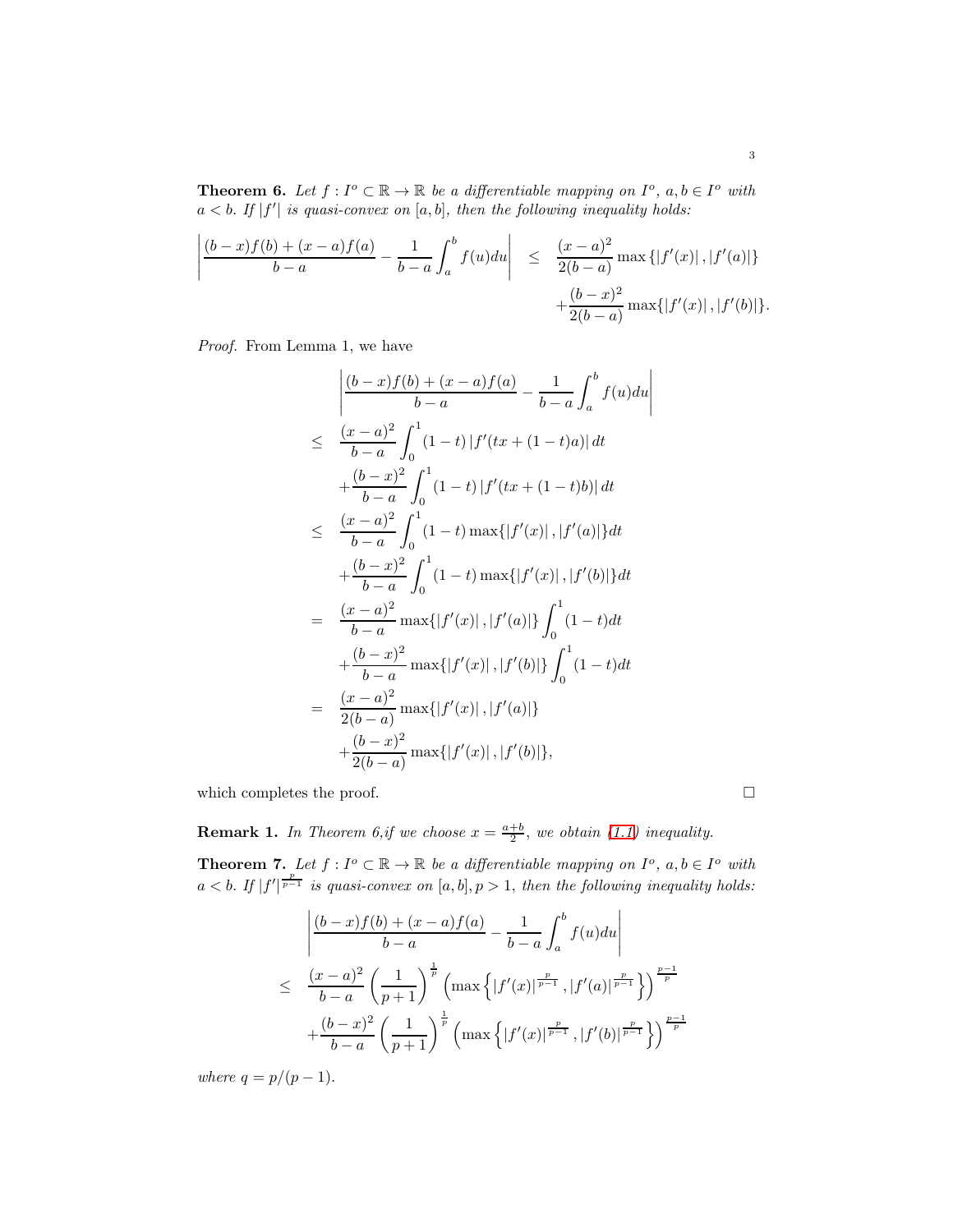*Proof.* From Lemma 1 and using well known Hölder inequality, we have

$$
\begin{split}\n&\left|\frac{(b-x)f(b)+(x-a)f(a)}{b-a}-\frac{1}{b-a}\int_{a}^{b}f(u)du\right| \\
&\leq \frac{(x-a)^{2}}{b-a}\int_{0}^{1}(1-t)\left|f'(tx+(1-t)a)\right|dt \\
&+\frac{(b-x)^{2}}{b-a}\int_{0}^{1}(1-t)\left|f'(tx+(1-t)b)\right|dt \\
&\leq \frac{(x-a)^{2}}{b-a}\left(\int_{0}^{1}(1-t)^{p}dt\right)^{\frac{1}{p}}\left(\int_{0}^{1}\left|f'(tx+(1-t)a)\right|^{\frac{p}{p-1}}dt\right)^{\frac{p-1}{p}} \\
&+\frac{(b-x)^{2}}{b-a}\left(\int_{0}^{1}(1-t)^{p}dt\right)^{\frac{1}{p}}\left(\int_{0}^{1}\left|f'(tx+(1-t)b)\right|^{\frac{p}{p-1}}dt\right)^{\frac{p-1}{p}} \\
&\leq \frac{(x-a)^{2}}{b-a}\left(\int_{0}^{1}(1-t)^{p}dt\right)^{\frac{1}{p}}\left(\int_{0}^{1}\max\left\{|f'(x)|^{\frac{p}{p-1}},|f'(a)|^{\frac{p}{p-1}}\right\}dt\right)^{\frac{p-1}{p}} \\
&+\frac{(b-x)^{2}}{b-a}\left(\int_{0}^{1}(1-t)^{p}dt\right)^{\frac{1}{p}}\left(\int_{0}^{1}\max\left\{|f'(x)|^{\frac{p}{p-1}},|f'(b)|^{\frac{p}{p-1}}\right\}dt\right)^{\frac{p-1}{p}} \\
&=\frac{(x-a)^{2}}{b-a}\left(\frac{1}{p+1}\right)^{\frac{1}{p}}\left(\max\left\{|f'(x)|^{\frac{p}{p-1}},|f'(a)|^{\frac{p}{p-1}}\right\}\right)^{\frac{p-1}{p}} \\
&+\frac{(b-x)^{2}}{b-a}\left(\frac{1}{p+1}\right)^{\frac{1}{p}}\left(\max\left\{|f'(x)|^{\frac{p}{p-1}},|f'(b)|^{\frac{p}{p-1}}\right\}\right)^{\frac{p-1}{p}} \\
&\left(\frac{(b-x)^{2}}{b-a}\left(\frac{1}{p+1}\right)^{\frac{1}{p}}\left(\max\left\{|f'(x)|^{\frac{p}{p-1}},|f'(b)|^{\frac{p}{p-1}}\right\}\right)^{\frac
$$

where  $\frac{1}{p} + \frac{1}{q} = 1$ , which completes the proof.

.

**Remark 2.** In Theorem 7, if we choose  $x = \frac{a+b}{2}$ , we obtain [\(1.2\)](#page-1-1) inequality.

**Theorem 8.** Let  $f: I^o \subset \mathbb{R} \to \mathbb{R}$  be a differentiable mapping on  $I^o$ ,  $a, b \in I^o$  with  $a < b$ . If  $|f'|^q$  is quasi-convex on  $[a, b], q \geq 1$ , then the following inequality holds:

$$
\left| \frac{(b-x)f(b) + (x-a)f(a)}{b-a} - \frac{1}{b-a} \int_a^b f(u) du \right| \leq \frac{(x-a)^2}{2(b-a)} \left( \max \left\{ |f'(x)|^q, |f'(a)|^q \right\} \right)^{\frac{1}{q}}
$$

$$
+ \frac{(b-x)^2}{2(b-a)} \left( \max \left\{ |f'(x)|^q, |f'(b)|^q \right\} \right)^{\frac{1}{q}}
$$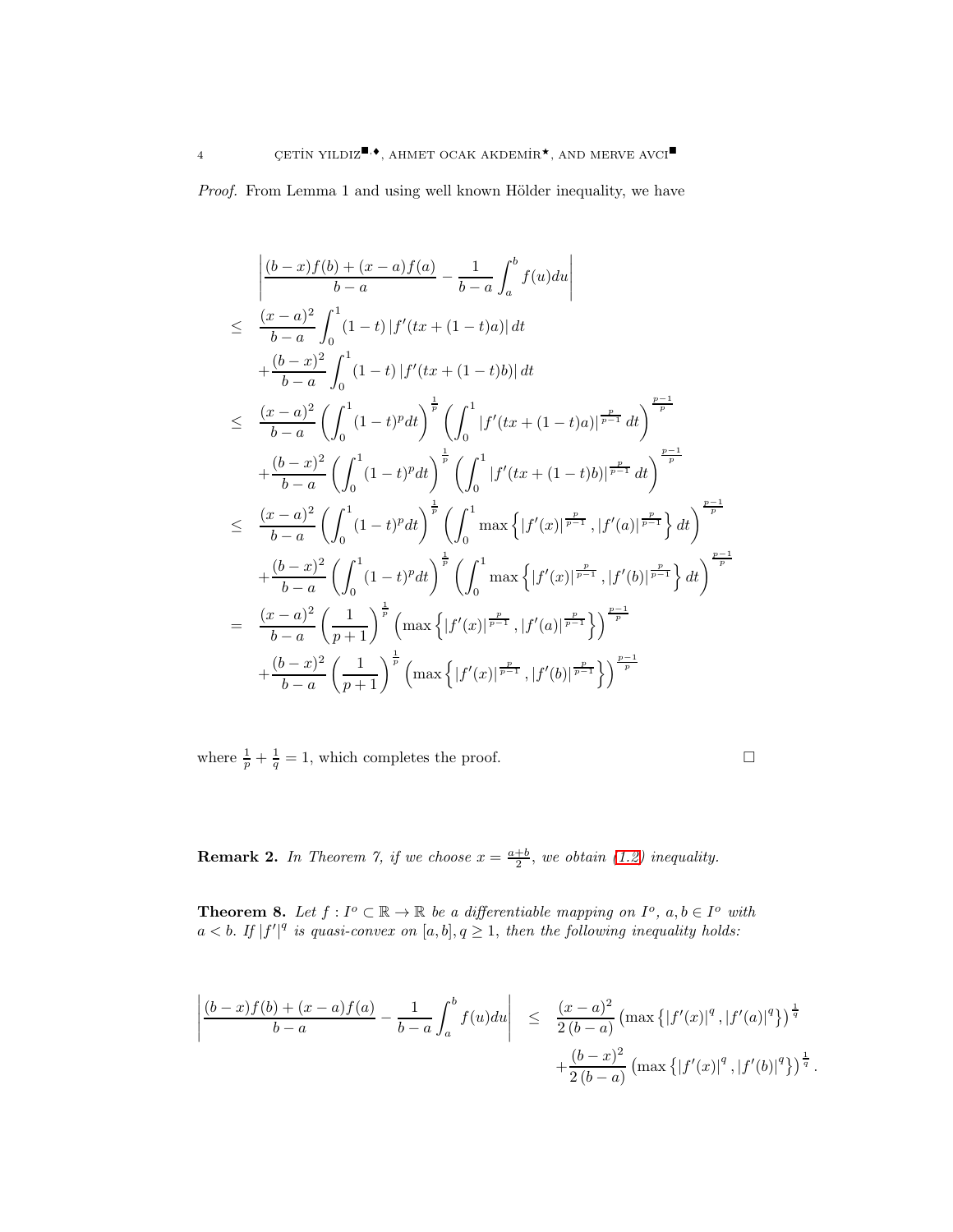Proof. From Lemma 1 and using the well known power mean inequality, we have

$$
\begin{split}\n&\left|\frac{(b-x)f(b)+(x-a)f(a)}{b-a}-\frac{1}{b-a}\int_{a}^{b}f(u)du\right| \\
&\leq \frac{(x-a)^{2}}{b-a}\int_{0}^{1}(1-t)\left|f'(tx+(1-t)a)\right|dt \\
&+\frac{(b-x)^{2}}{b-a}\int_{0}^{1}(1-t)\left|f'(tx+(1-t)b)\right|dt \\
&\leq \frac{(x-a)^{2}}{b-a}\left(\int_{0}^{1}(1-t)dt\right)^{1-\frac{1}{q}}\left(\int_{0}^{1}(1-t)\left|f'(tx+(1-t)a)\right|^{q}dt\right)^{\frac{1}{q}} \\
&+\frac{(b-x)^{2}}{b-a}\left(\int_{0}^{1}(1-t)dt\right)^{1-\frac{1}{q}}\left(\int_{0}^{1}(1-t)\left|f'(tx+(1-t)b)\right|^{q}dt\right)^{\frac{1}{q}}.\n\end{split}
$$

Since  $|f'|^q$  is quasi-convex we have

$$
\int_0^1 (1-t) |f'(tx + (1-t)a)|^q dt \le \frac{1}{2} \max\{|f'(x)|^q, |f'(a)|^q\}
$$

and

$$
\int_0^1 (1-t) |f'(tx + (1-t)b)|^q dt \le \frac{1}{2} \max\{|f'(x)|^q, |f'(b)|^q\}.
$$

Therefore, we have

$$
\left| \frac{(b-x)f(b)+(x-a)f(a)}{b-a} - \frac{1}{b-a} \int_a^b f(u) du \right| \leq \frac{(x-a)^2}{2(b-a)} \left( \max \{|f'(x)|^q, |f'(a)|^q \} \right)^{\frac{1}{q}} + \frac{(b-x)^2}{2(b-a)} \left( \max \{|f'(x)|^q, |f'(b)|^q \} \right)^{\frac{1}{q}}.
$$

**Remark 3.** In Theorem 8, if we choose  $x = \frac{a+b}{2}$ , we obtain [\(1.3\)](#page-1-2) inequality.

## **REFERENCES**

- <span id="page-4-4"></span>[1] M. Alomari, M. Darus, U. S. Kirmaci, Refinements of Hadamard-type inequalities for quasiconvex functions with applications to trapezoidal formula to special means, Comp. Math. Appl., 50(2010), 225-232.
- <span id="page-4-0"></span>[2] S.S. Dragomir, Two mappings in connection to Hadamard's inequalities, J.Math. Anal. Appl., 167(1992), 49-56.
- <span id="page-4-3"></span>[3] D.A. Ion, Some estimates on the Hermite-Hadamard inequalities through quasi-convex functions, Annals of University of Craiova, Math. Comp. Sci. Ser., 34(2007), 82-87.
- <span id="page-4-1"></span>[4] U.S.Kirmaci, Inequalities for differentiable mappings and applications to special means of real numbers to midpoint formula, Appl. Math. Comp. 147(2004), 137-146.
- <span id="page-4-2"></span>[5] G.S. Yong, D.Y. Hwang and K.L. Tseng, Some inequalities for differentiable convex and concave mappings, Comp. Math. Appl., 47(2004), 207-216.

**EXAMPLE ATATÜRK UNIVERSITY, K.K. EDUCATION FACULTY, DEPARTMENT OF MATH-**EMATICS, 25240, CAMPUS, ERZURUM, TURKEY E-mail address: yildizcetiin@yahoo.com

E-mail address: merveavci@ymail.com